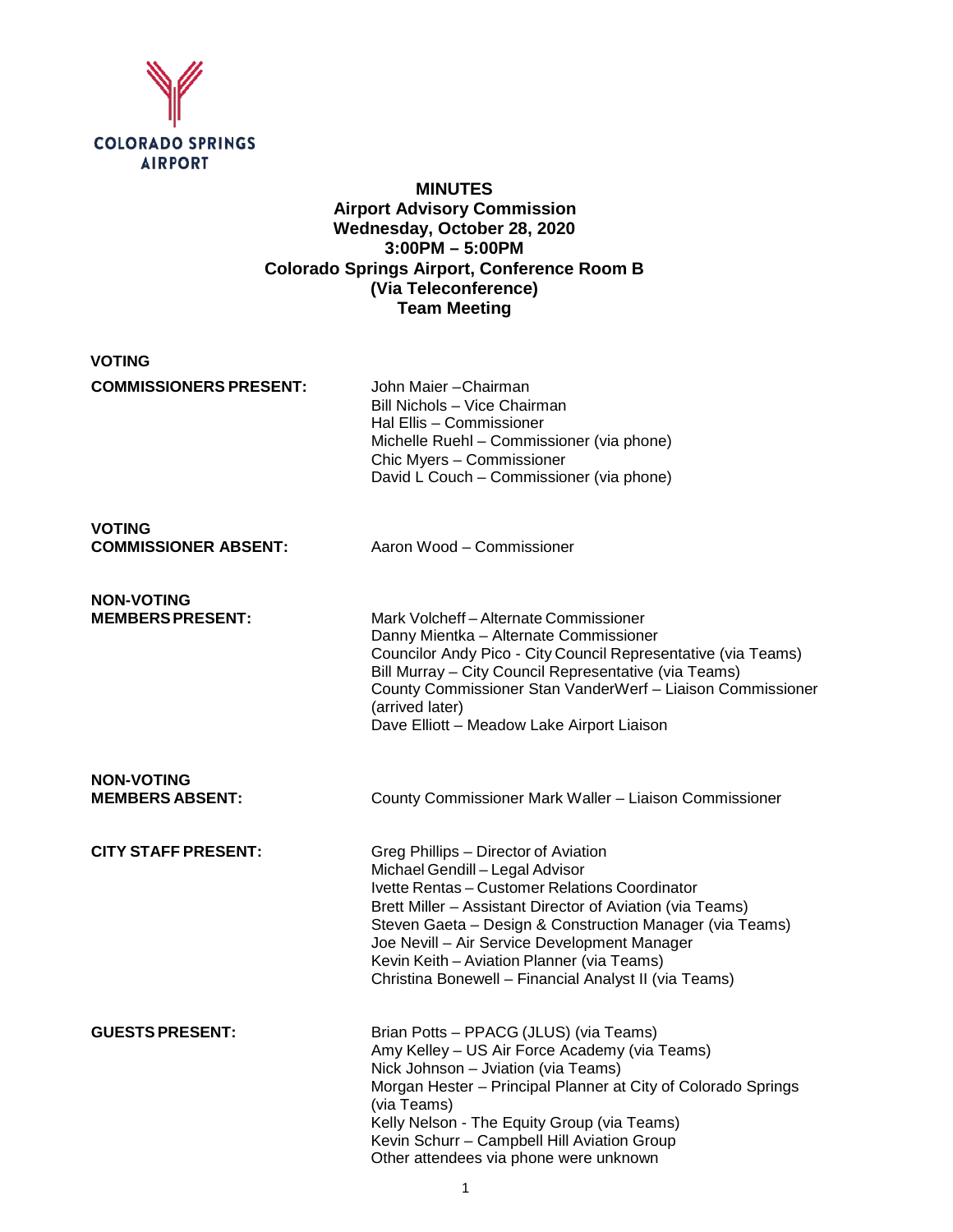## **I. MEETING CALLED TO ORDER at 3:00PM OCTOBER 28, 2020 by CHAIRMAN MAIER**

## **II. APPROVAL OF THE AUGUST 13, SPECIAL MEETINGMINUTES**

Vice Chairman Nichols moved to approve the August 23, 2020 special meeting minutes. Commissioner Myers seconded.

Discussion: None

#### VOTE: **APPROVED** (**Unanimous**).

### **APPROVAL OF THE SEPTEMBER 23, 2020 MEETINGMINUTES**

Vice Chairman Nichols moved to approve the September 23, 2020 meeting minutes. Commissioner Myers seconded.

Discussion: None

#### VOTE: **APPROVED** (**Unanimous**).

### **III. COMMUNICATIONS**

• None

#### **IV. PUBLICCOMMENT**

• Greg Phillips welcomed Mr. Kevin Schurr, Air Service Consultant for the Campbell Hill Aviation Group from Washington, DC to the AAC meeting.

#### **V. NEW BUSINESS AND REPORTITEMS**

#### **A. Land Use Review –** Kevin Keith

Alternate Commissioner Volcheff questioned the Commission's process for "Recommending Approval" of Land Use Items that have no direct impact on Airport Operations. Commissioner Volcheff suggested a textual change to recommendations concerning such items. After a lengthy discussion, Commission's Council agreed to research and provide an opinion regarding the propriety of a "No Objections" recommendation by the Commission.

Kevin Keith presented ten (10) Land Use Items.

Chairman Maier made a motion to recommend approval of Land Use Items #1, #2, #3, #4, #6, #7, #8, #9, and #10 as recommended by airport staff. Vice Chairman Nichols seconded.

Discussion: None

#### VOTE: **APPROVED (Unanimous).**

Land Use Item #5: Briefed

Due to a conflict of interest, Alternate Commissioner Mientka excused himself from the Land Use Item #5 discussion.

Kevin Keith gave a detailed briefing on Land Use Item #5, Request by Matrix Design Group on behalf of Pikes Peak Investments for approval of a major amendment to the Banning Lewis Ranch Master Plan. Kevin Keith mentioned that because the development is outside the airports 65 DNL, under current code and regulations the airport would not object. The developer has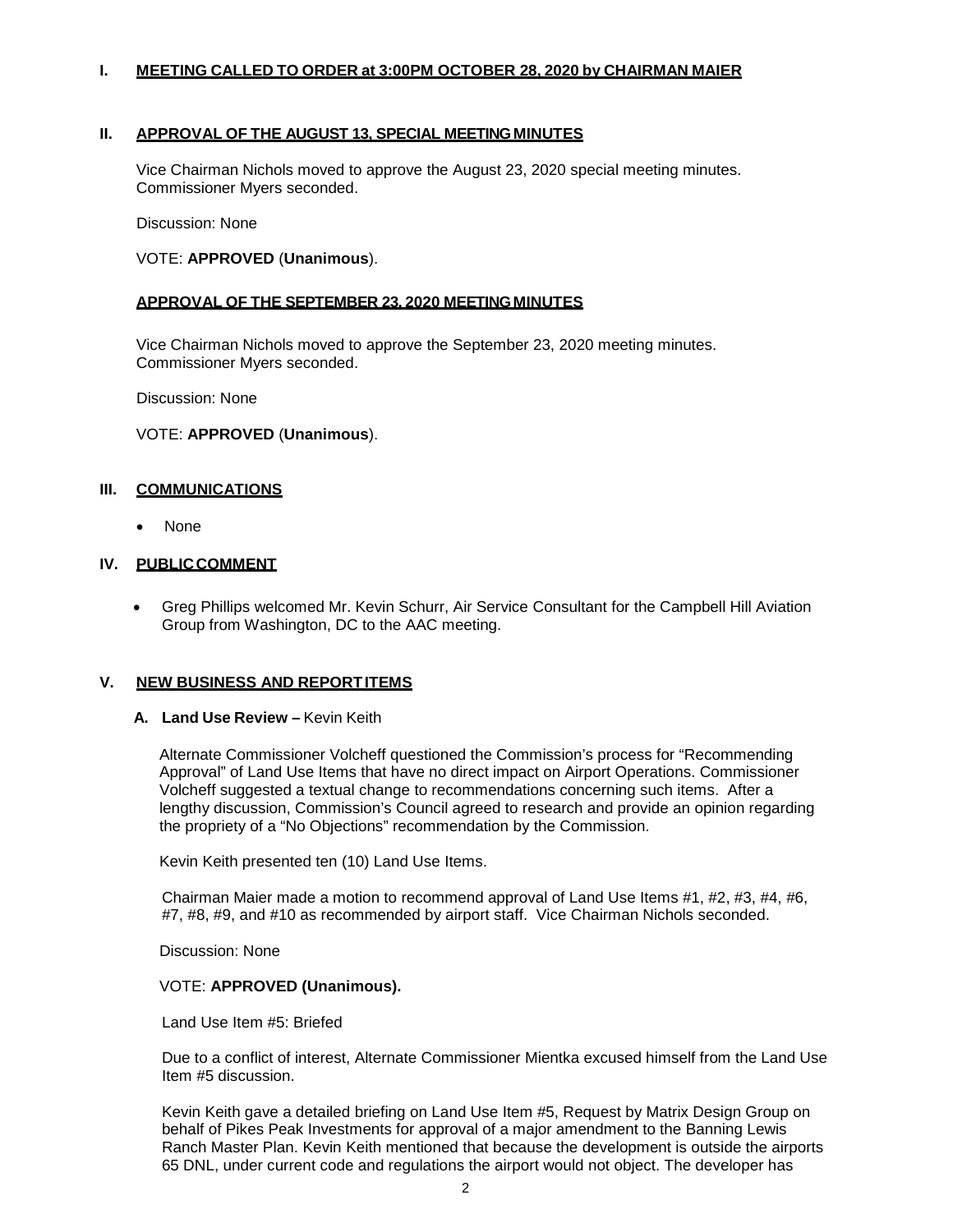agreed to include an Avigation Easement, 40db indoor noise level study, and Noise Disclosures in the concept plan.

Discussion: Vice Chairman Nichols shared that due to the airport staff and developers working together, reaching an agreement that works for the Airport, Developer, and the Community looked promising. Based upon the current code the Commission agreed to move forward with approval.

Vice Chairman Nichols made a motion to recommend approval of Land Use Item #5 provided all the airports conditions of approval be incorporated. Commissioner Myers Seconded.

### VOTE: **APPROVED (Unanimous).**

• ALUCP Briefing – Kevin Keith

Kevin Keith presented the Commission with the Land Use Study Updated briefing. The Commission has agreed to continue discussions regarding the Airport Land Use Compatibility Plan (ALUCP) at the November 18, 2020 AAC meeting.

## **B. Director's Airport Business Report**

- Project Status Report Steven Gaeta
	- o Installation of the airline and car rental counters is expected to begin in early November 2020.
	- o A partial Notice to Proceed (NTP) has been issued to Kiewit for the rehabilitation of runway 17R/35L. A full NTP is expected prior to April 2021.
- Traffic Trend Report Greg Phillips
	- o Airport is predicting approximately 361,000 enplanements by year-end. Compared to 841,000 enplanements in 2019.
	- o United Airlines has added daily flights to Denver and Chicago.
	- o Air service numbers continue to increase.
	- o Beginning March 2021 South West Airlines (SWA) will bring 13 daily departures to the Colorado Springs Airport. SWA will have non-stop flights to Dallas Love Field, Denver, Chicago Midway, Las Vegas, and Phoenix.
	- o Overall operations for Air Carriers are down 42%, General Aviation is up 12.5%, and Military Aviation is up 11% for a 7% increase in year over year.
	- o Studies released have stated that due to the air circulation in an aircraft, airline travel is one the safest public environments.
- COS Financial Report Christina Bonewell
	- o Revenues are above 50% more than previously projected.
	- o Operating revenue is down 43% for the month of September.
	- o Cumulative operating expenses are showing greater numbers than predicted in March 2020.
	- o The airport has requested \$2.2M from the CARES Act Funding. An additional \$2.2M will be requested before the end of the year.
	- o Currently, the airport has 461 days of cash reserve.
- Airport Business Development Report Greg Phillips
	- o COS Owners hanger development is awaiting the Certificate of Occupancy to move forward.
	- o The Sierra Nevada Corp. (SNC) Lean-to project is moving forward.
	- o The new SNC hangar and taxi lane are complete and operational.
	- o Aerospace broke ground and began construction of a 90,000 sq. ft. development in Peak Innovation Park.
	- o Discussions of a 10-acre and 22-acre ground lease in Peak Innovation Park is moving forward.
	- o The roundabout on Peak Innovation Parkway is moving forward and expected to be completed in November 2020.
	- o Project Rodeo is moving forward and scheduled to be completed in the summer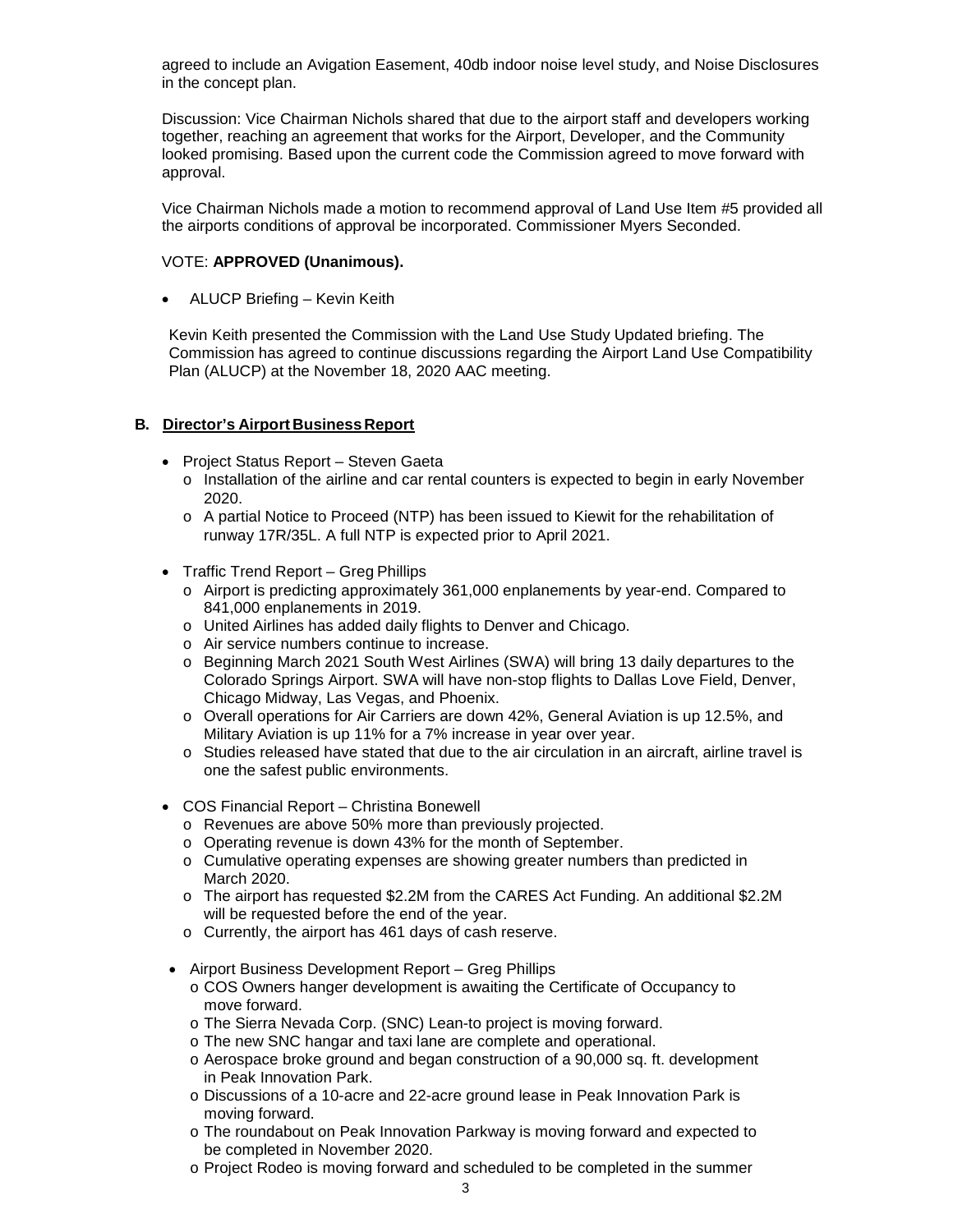of 2021.

- o Discussions of a 280,000 sq. ft. development in Peak Innovation Park is moving forward. Additional information is forthcoming.
- o In addition to what was mentioned, the airport currently has 16 projects in negotiation.

# **C. GENERAL BUSINESS/COVID-19 Update –** Greg Phillips

- No COVID-19 update at this time.
- Greg Phillips announced that SWA would begin serving the Colorado Springs Airport in March 2021. SWA is initiating air service from the Colorado Springs Airport to thirteen (13) destinations in five (5) cities. Greg Phillips expressed his gratitude to all airport employees for their dedication and hard work in achieving this long sought after service for the residents of the City of Colorado Springs and all surrounding communities.
- Alternate Commissioner Mientka congratulated Greg Phillips and airport staff for a job well done. SWA will bring great opportunities for the airport and community.

# **D. Chairman's Report**

• None

# **VI. OTHER BUSINESS**

- Colorado Aeronautical Board Update CommissionerMyers
	- No updates at this time.
- Westside Operators Meeting Discussion Chairman Maier
	- Commissioner Wood met with the stakeholders on the west side general aviation; there was no airport involvement at the meeting. Attendees included; SNC, Colorado Jet Center, Cutter, National Museum, JHW, and Five Star. "Meeting purpose was to establish lines of communications among the stakeholders. Participants expressed optimism about future increased stakeholder involvement with the airport. Stakeholders specifically requested an updated briefing about the construction-staging plan during the rehabilitation of runway 17R/35L planned for 2021. A meeting will be scheduled with Greg Phillips to discuss how best to achieve enhanced communication and flow of information between the airport and the burgeoning West Side Operators' Group.
	- Commissioner Ellis reiterated the importance to all airport stakeholders of establishing good communication between the West Side Operators and airport staff.

# **VII. COMMISSION MEMBERS'COMMENTS**

• Meadow Lake Airport Liaison Dave Elliott expressed his gratitude to the airport staff for their participation in the Surplus Property Program.

# **VIII. CHAIRMAN'SCOMMENTS**

• None

# **IX. AIRPORT ADVSORY COMMISSION ELECTIONS:** Chairman/Vice Chairman

- Election of officers for 2021
	- o Paper ballots were distributed to the Commissioners.
	- o Commissioner Ruehl requested to be excused from consideration for any office.
	- o Commissioner Couch requested to be excused from consideration for any office.
	- o Commissioner Wood was absent from the meeting.
	- o Commissioner Ellis expressed his desire to be elected Chair of the Commission and shared his experience and if elected as the Chairperson, how that experience could be of benefit to